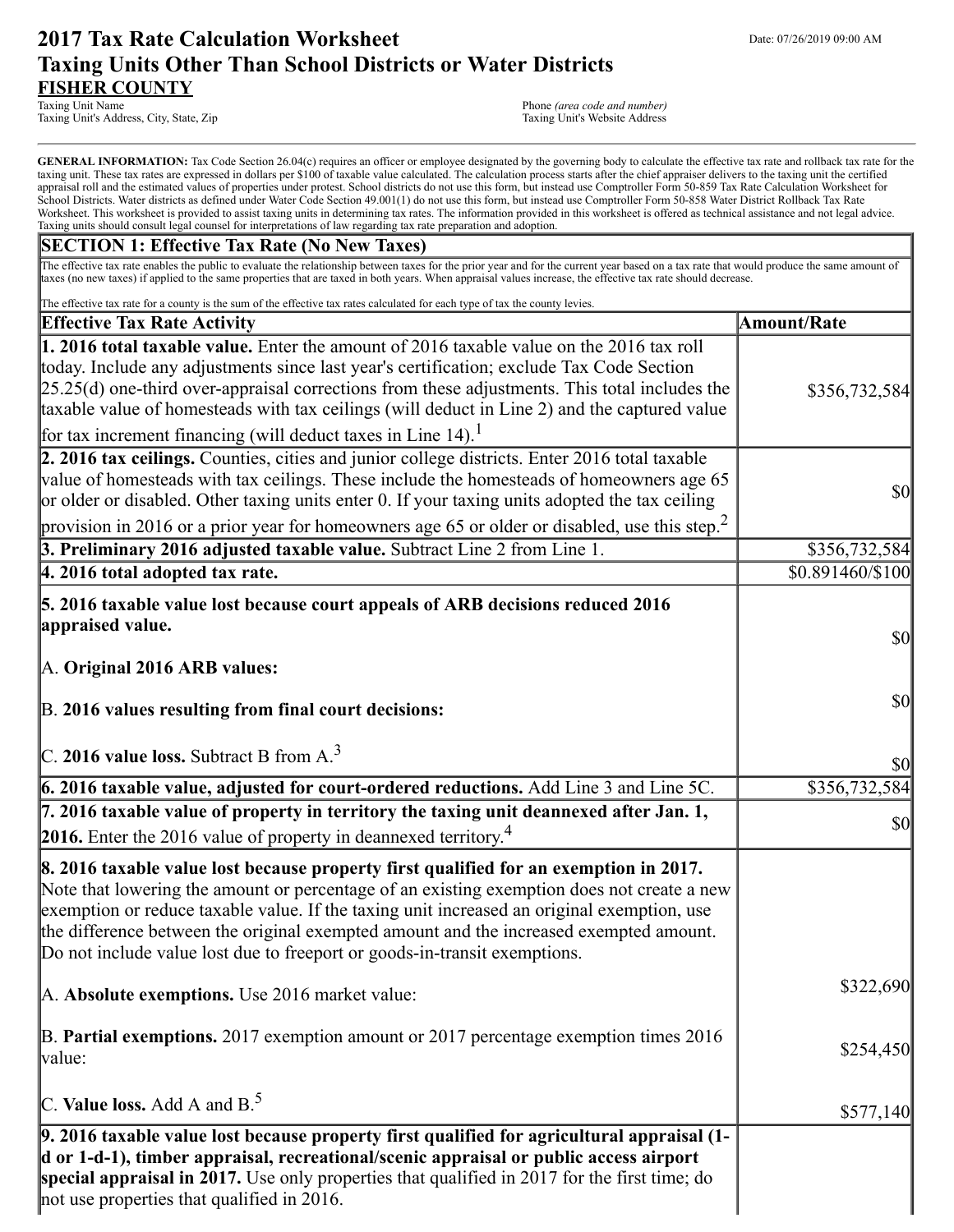| $\mathbb{A}$ . 2016 market value:                                                                                                                                                                                                                                                                                                                                                                                                                                                                                                                                         | $\vert \mathbf{S} \mathbf{0} \vert$ |
|---------------------------------------------------------------------------------------------------------------------------------------------------------------------------------------------------------------------------------------------------------------------------------------------------------------------------------------------------------------------------------------------------------------------------------------------------------------------------------------------------------------------------------------------------------------------------|-------------------------------------|
|                                                                                                                                                                                                                                                                                                                                                                                                                                                                                                                                                                           |                                     |
| B. 2017 productivity or special appraised value:                                                                                                                                                                                                                                                                                                                                                                                                                                                                                                                          | \$0                                 |
| C. Value loss. Subtract B from $A6$                                                                                                                                                                                                                                                                                                                                                                                                                                                                                                                                       | $\vert \mathbf{S} \mathbf{0} \vert$ |
| 10. Total adjustments for lost value. Add lines 7, 8C and 9C.                                                                                                                                                                                                                                                                                                                                                                                                                                                                                                             | \$577,140                           |
| 11. 2016 adjusted taxable value. Subtract Line 10 from Line 6.                                                                                                                                                                                                                                                                                                                                                                                                                                                                                                            | \$356,155,444                       |
| 12. Adjusted 2016 taxes. Multiply Line 4 by Line 11 and divide by \$100.                                                                                                                                                                                                                                                                                                                                                                                                                                                                                                  | \$3,174,983                         |
| 13. Taxes refunded for years preceding tax year 2016. Enter the amount of taxes refunded                                                                                                                                                                                                                                                                                                                                                                                                                                                                                  |                                     |
| by the taxing unit for tax years preceding tax year 2016. Types of refunds include court<br>decisions, Tax Code Section 25.25(b) and (c) corrections and Tax Code Section 31.11<br>payment errors. Do not include refunds for tax year 2016. This line applies only to tax years                                                                                                                                                                                                                                                                                          | $\sqrt{50}$                         |
| preceding tax year 2016. <sup>7</sup>                                                                                                                                                                                                                                                                                                                                                                                                                                                                                                                                     |                                     |
| 14. Taxes in tax increment financing (TIF) for tax year 2016. Enter the amount of taxes<br>paid into the tax increment fund for a reinvestment zone as agreed by the taxing unit. If the                                                                                                                                                                                                                                                                                                                                                                                  | $\vert \mathbf{S} \mathbf{0} \vert$ |
| taxing unit has no 2017 captured appraised value in Line 16D, enter 0.8                                                                                                                                                                                                                                                                                                                                                                                                                                                                                                   |                                     |
| 15. Adjusted 2016 taxes with refunds and TIF adjustment. Add Lines 12 and 13, subtract<br>Line $149$                                                                                                                                                                                                                                                                                                                                                                                                                                                                      | \$3,174,983                         |
|                                                                                                                                                                                                                                                                                                                                                                                                                                                                                                                                                                           |                                     |
| 16. Total 2017 taxable value on the 2017 certified appraisal roll today. This value<br>includes only certified values and includes the total taxable value of homesteads with tax<br>ceilings (will deduct in Line 18). These homesteads include homeowners age 65 or older or<br>disabled. <sup>10</sup>                                                                                                                                                                                                                                                                 |                                     |
| A. Certified values:                                                                                                                                                                                                                                                                                                                                                                                                                                                                                                                                                      | \$383,531,020                       |
| B. Counties: Include railroad rolling stock values certified by the Comptroller's office:                                                                                                                                                                                                                                                                                                                                                                                                                                                                                 | \$4,080,897                         |
| C. Pollution control and energy storage system exemption: Deduct the value of property<br>exempted for the current tax year for the first time as pollution control or energy storage<br>system property:                                                                                                                                                                                                                                                                                                                                                                 | $ 10\rangle$                        |
| $\vert$ D. Tax increment financing: Deduct the 2017 captured appraised value of property taxable<br>by a taxing unit in a tax increment financing zone for which the 2017 taxes will be deposited<br>into the tax increment fund. Do not include any new property value that will be included in<br>Line 21 below.                                                                                                                                                                                                                                                        | $\vert \$\text{O}\vert$             |
| <b>E. Total 2017 value.</b> Add A and B, then subtract C and D.                                                                                                                                                                                                                                                                                                                                                                                                                                                                                                           | \$387,611,917                       |
| $\vert$ 17. Total value of properties under protest or not included on certified appraisal roll. <sup>12</sup>                                                                                                                                                                                                                                                                                                                                                                                                                                                            |                                     |
| $\mathbb A$ . 2017 taxable value of properties under protest. The chief appraiser certifies a list of<br>properties still under ARB protest. The list shows the appraisal district's value and the<br>taxpayer's claimed value, if any, or an estimate of the value if the taxpayer wins. For each of<br>the properties under protest, use the lowest of these values. Enter the total value. <sup>13</sup>                                                                                                                                                               | $\vert \$\text{O}\vert$             |
| B. 2017 value of properties not under protest or included on certified appraisal roll.<br>The chief appraiser gives taxing units a list of those taxable properties that the chief<br>appraiser knows about, but are not included in the appraisal roll certification. These<br>properties also are not on the list of properties that are still under protest. On this list of<br>properties, the chief appraiser includes the market value, appraised value and exemptions for<br>the preceding year and a reasonable estimate of the market value, appraised value and | \$0                                 |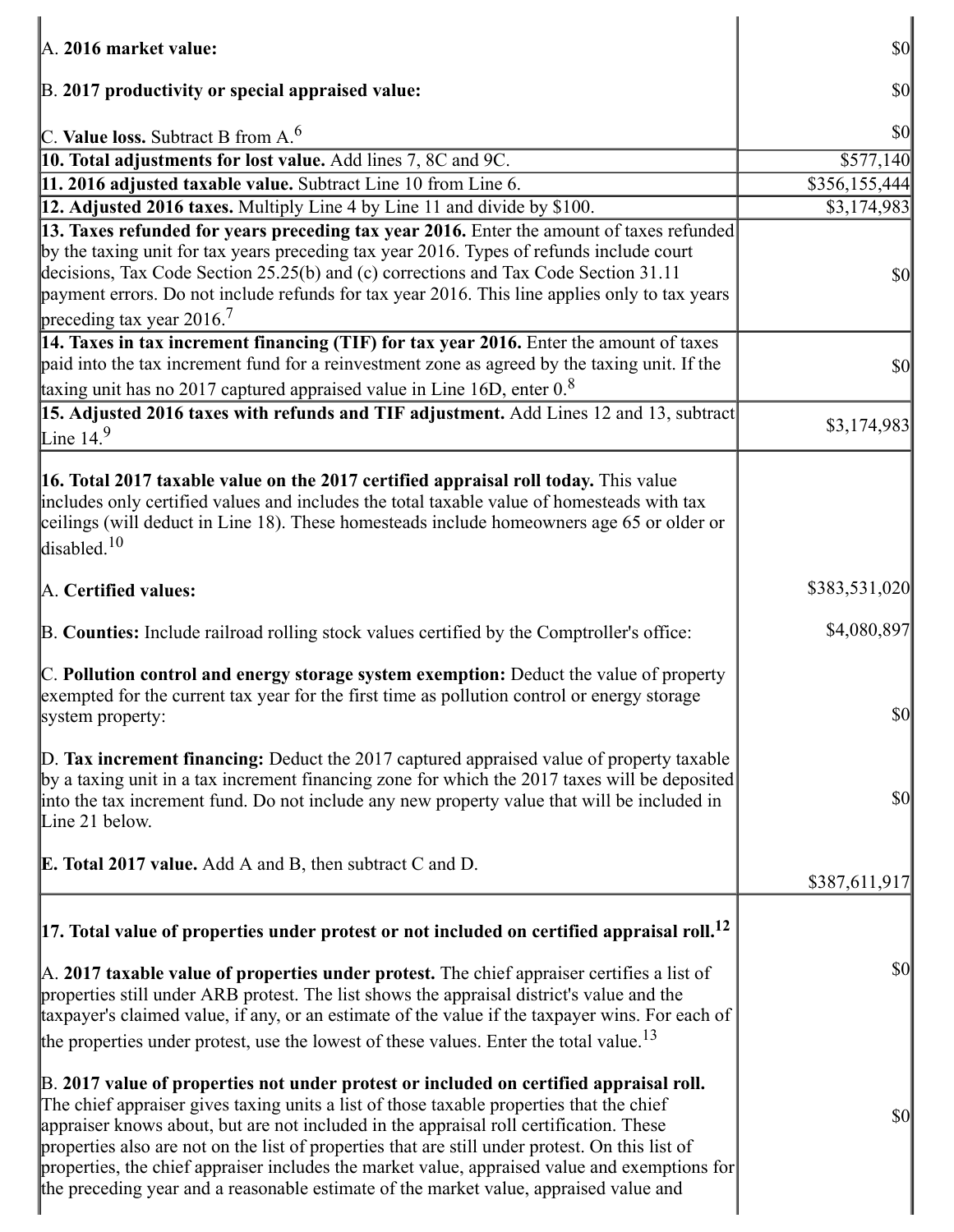| exemptions for the current year. Use the lower market, appraised or taxable value (as<br>appropriate). Enter the total value. $^{14}$                                                                                                                                                                                                                                                                                                                                                                                                                                                                                                        |                                     |
|----------------------------------------------------------------------------------------------------------------------------------------------------------------------------------------------------------------------------------------------------------------------------------------------------------------------------------------------------------------------------------------------------------------------------------------------------------------------------------------------------------------------------------------------------------------------------------------------------------------------------------------------|-------------------------------------|
| C. Total value under protest or not certified: Add A and B.                                                                                                                                                                                                                                                                                                                                                                                                                                                                                                                                                                                  |                                     |
|                                                                                                                                                                                                                                                                                                                                                                                                                                                                                                                                                                                                                                              | $\vert \mathbf{S} \mathbf{0} \vert$ |
| <b>18. 2017 tax ceilings.</b> Counties, cities and junior colleges enter 2017 total taxable value of<br>homesteads with tax ceilings. These include the homesteads of homeowners age 65 or older<br>or disabled. Other taxing units enter 0. If your taxing units adopted the tax ceiling provision                                                                                                                                                                                                                                                                                                                                          | $\frac{1}{2}$                       |
| $\parallel$ in 2016 or a prior year for homeowners age 65 or older or disabled, use this step. <sup>15</sup><br>19. 2017 total taxable value. Add Lines 16E and 17C. Subtract Line 18.                                                                                                                                                                                                                                                                                                                                                                                                                                                       | \$387,611,917                       |
| 20. Total 2017 taxable value of properties in territory annexed after Jan. 1, 2016.<br>Include both real and personal property. Enter the 2017 value of property in territory<br>$\ln$ nnexed. <sup>16</sup>                                                                                                                                                                                                                                                                                                                                                                                                                                 | \$0                                 |
| 21. Total 2017 taxable value of new improvements and new personal property located<br>in new improvements. New means the item was not on the appraisal roll in 2016. An<br>improvement is a building, structure, fixture or fence erected on or affixed to land. New<br>additions to existing improvements may be included if the appraised value can be<br>determined. New personal property in a new improvement must have been brought into the<br>taxing unit after Jan. 1, 2016, and be located in a new improvement. New improvements do<br>include property on which a tax abatement agreement has expired for $2017$ . <sup>17</sup> | \$1,915,500                         |
| 22. Total adjustments to the 2017 taxable value. Add Lines 20 and 21.                                                                                                                                                                                                                                                                                                                                                                                                                                                                                                                                                                        | \$1,915,500                         |
| 23. 2017 adjusted taxable value. Subtract Line 22 from Line 19.                                                                                                                                                                                                                                                                                                                                                                                                                                                                                                                                                                              | \$385,696,417                       |
| 24. 2017 effective tax rate. Divide Line 15 by Line 23 and multiply by $$100.18$                                                                                                                                                                                                                                                                                                                                                                                                                                                                                                                                                             | \$0.823181/\$100                    |
| 25. COUNTIES ONLY. Add together the effective tax rates for each type of tax the county<br>levies. The total is the 2017 county effective tax rate. <sup>19</sup>                                                                                                                                                                                                                                                                                                                                                                                                                                                                            | \$0.856072/\$100                    |

<sup>1</sup>Tex. Tax Code Section  $26.012(14)$  $9$ Tex. Tax Code Section 26.012(13) <sup>2</sup>Tex. Tax Code Section  $26.012(14)$ <sup>10</sup>Tex. Tax Code Section 26.012  $3$ Tex. Tax Code Section 26.012(13) <sup>11</sup>Tex. Tax Code Section  $26.03(c)$ <sup>4</sup>Tex. Tax Code Section 26.012(15) <sup>12</sup>Tex. Tax Code Section 26.01(c) and (d)  $5$ Tex. Tax Code Section 26.012(15) <sup>13</sup>Tex. Tax Code Section  $26.01(c)$  $6$ Tex. Tax Code Section 26.012(15) <sup>14</sup>Tex. Tax Code Section  $26.01(d)$  $7$ Tex. Tax Code Section 26.012(13) <sup>15</sup>Tex. Tax Code Section  $26.012(6)$  ${}^{8}$ Tex. Tax Code Section 26.03(c) <sup>16</sup>Tex. Tax Code Section  $26.012(17)$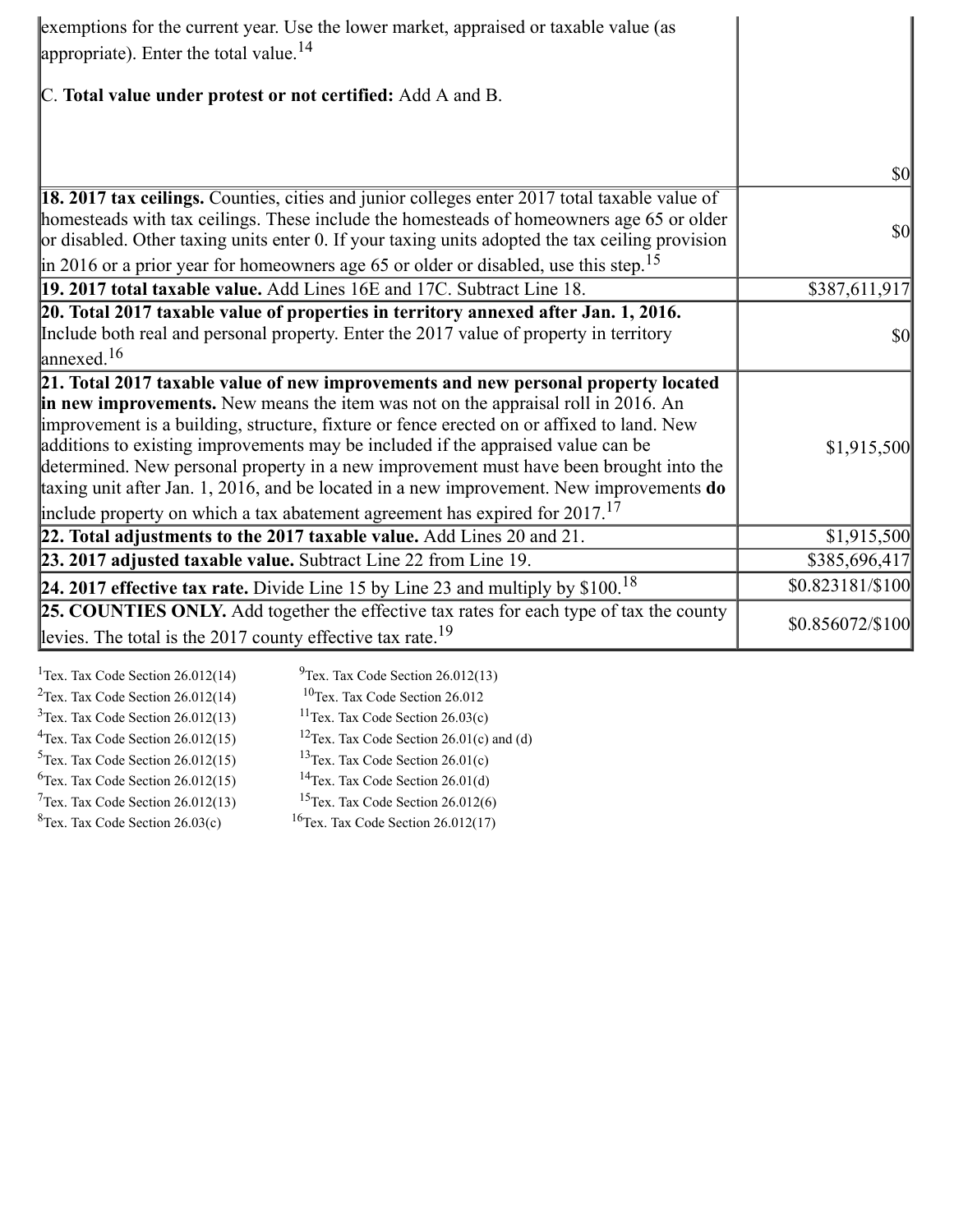## **SECTION 2: Rollback Tax Rate**

The rollback tax rate is split into two separate rates:

- 1. **Maintenance and Operations (M&O):** The M&O portion is the tax rate that is needed to raise the same amount of taxes that the taxing unit levied in the prior year plus eight percent. This rate accounts for such things as salaries, utilities and day-to-day operations.
- 2. **Debt:** The debt tax rate includes the debt service necessary to pay the taxing unit's debt payments in the coming year. This rate accounts for principal and interest on bonds and other debt secured by property tax revenue.

The rollback tax rate for a county is the sum of the rollback tax rates calculated for each type of tax the county levies. In most cases the rollback tax rate exceeds the effective tax rate, but occasionally decreases in a taxing unit's debt service will cause the effective tax rate to be higher than the rollback tax rate.

| a cocasionary decreases in a taxing anno decretor vin eause are cricerive tax rate to be ingiler and no ronouen tax rate<br><b>Rollback Tax Rate Activity</b>                                                                                                                                                                                                                                                                                                                                                                                                                                                                                                           | <b>Amount/Rate</b>                  |
|-------------------------------------------------------------------------------------------------------------------------------------------------------------------------------------------------------------------------------------------------------------------------------------------------------------------------------------------------------------------------------------------------------------------------------------------------------------------------------------------------------------------------------------------------------------------------------------------------------------------------------------------------------------------------|-------------------------------------|
| 26. 2016 maintenance and operations (M&O) tax rate.                                                                                                                                                                                                                                                                                                                                                                                                                                                                                                                                                                                                                     | \$0.716506/\$100                    |
| $27.2016$ adjusted taxable value. Enter the amount from Line 11.                                                                                                                                                                                                                                                                                                                                                                                                                                                                                                                                                                                                        | \$356,155,444                       |
| 28. 2016 M&O taxes.                                                                                                                                                                                                                                                                                                                                                                                                                                                                                                                                                                                                                                                     |                                     |
| $\vert$ A. Multiply Line 26 by Line 27 and divide by \$100.                                                                                                                                                                                                                                                                                                                                                                                                                                                                                                                                                                                                             | \$2,551,875                         |
| B. Cities, counties and hospital districts with additional sales tax: Amount of additional<br>sales tax collected and spent on M&O expenses in 2016. Enter amount from full year's sales<br>tax revenue spent for M&O in 2016 fiscal year, if any. Other taxing units enter 0. Counties<br>exclude any amount that was spent for economic development grants from the amount of<br>sales tax spent.                                                                                                                                                                                                                                                                     | $\vert \mathcal{S}0 \vert$          |
| C. Counties: Enter the amount for the state criminal justice mandate. If second or later year,<br>the amount is for increased cost above last year's amount. Other taxing units enter 0.                                                                                                                                                                                                                                                                                                                                                                                                                                                                                | $\vert \$\text{0}\vert$             |
| D. Transferring function: If discontinuing all of a department, function or activity and<br>transferring it to another taxing unit by written contract, enter the amount spent by the taxing<br>unit discontinuing the function in the 12 months preceding the month of this calculation. If<br>the taxing unit did not operate this function for this 12-month period, use the amount spent<br>in the last full fiscal year in which the taxing unit operated the function. The taxing unit<br>discontinuing the function will subtract this amount in H below. The taxing unit receiving<br>the function will add this amount in H below. Other taxing units enter 0. | $\vert \mathbf{S} \mathbf{0} \vert$ |
| E. Taxes refunded for years preceding tax year 2016: Enter the amount of M&O taxes<br>refunded in the preceding year for taxes before that year. Types of refunds include court<br>decisions, Tax Code Section 25.25(b) and (c) corrections and Section 31.11 payment errors.<br>Do not include refunds for tax year 2016. This line applies only to tax years preceding tax<br>$\gamma$ year 2016.                                                                                                                                                                                                                                                                     | $\vert \mathbf{S} \mathbf{0} \vert$ |
| F. Enhanced indigent health care expenditures: Enter the increased amount for the current<br>year's enhanced indigent health care expenditures above the preceding tax year's enhanced<br>indigent health care expenditures, less any state assistance.                                                                                                                                                                                                                                                                                                                                                                                                                 | $\vert \mathbf{S} \mathbf{0} \vert$ |
| G. Taxes in TIF: Enter the amount of taxes paid into the tax increment fund for a<br>reinvestment zone as agreed by the taxing unit. If the taxing unit has no 2017 captured<br>appraised value in Line 16D, enter 0.                                                                                                                                                                                                                                                                                                                                                                                                                                                   | <b>\$0</b>                          |
| $H.$ Adjusted M&O Taxes. Add A, B, C, E and F. For taxing unit with D, subtract if<br>discontinuing function and add if receiving function. Subtract G.                                                                                                                                                                                                                                                                                                                                                                                                                                                                                                                 | \$2,551,875                         |
| 29. 2017 adjusted taxable value. Enter Line 23 from the Effective Tax Rate Worksheet.                                                                                                                                                                                                                                                                                                                                                                                                                                                                                                                                                                                   | \$385,696,417                       |
| 30. 2017 effective maintenance and operations rate. Divide Line 28H by Line 29 and<br>multiply by \$100.                                                                                                                                                                                                                                                                                                                                                                                                                                                                                                                                                                | \$0.661628/\$100                    |
| 31. 2017 rollback maintenance and operation rate. Multiply Line 30 by 1.08.                                                                                                                                                                                                                                                                                                                                                                                                                                                                                                                                                                                             | \$0.714558/\$100                    |
| 32. Total 2017 debt to be paid with property taxes and additional sales tax revenue.<br>Debt means the interest and principal that will be paid on debts that:<br>$(1)$ are paid by property taxes,<br>$(2)$ are secured by property taxes,                                                                                                                                                                                                                                                                                                                                                                                                                             |                                     |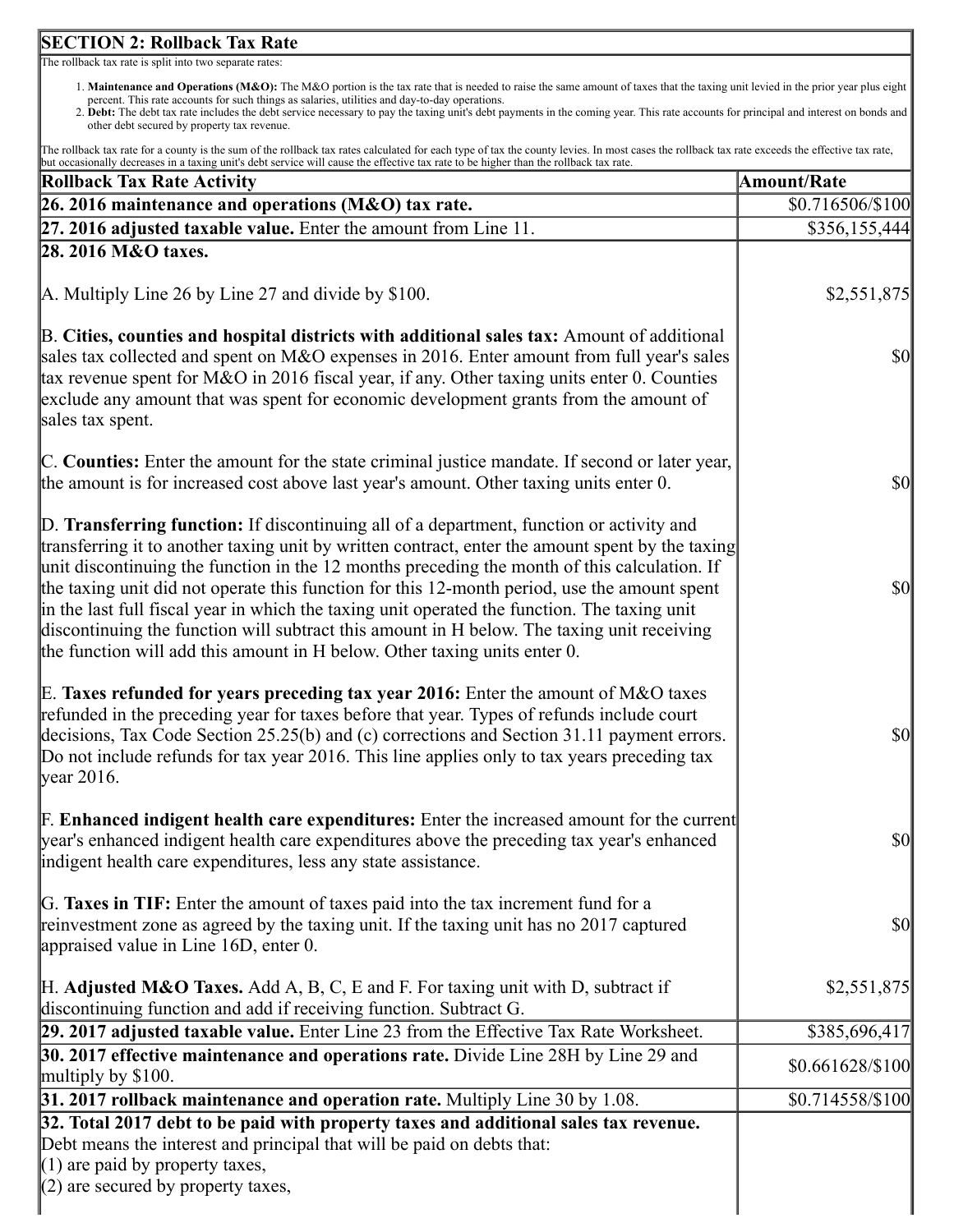| $(3)$ are scheduled for payment over a period longer than one year and<br>$\parallel$ (4) are not classified in the taxing unit's budget as M&O expenses                                                                                                                                                                 |                  |
|--------------------------------------------------------------------------------------------------------------------------------------------------------------------------------------------------------------------------------------------------------------------------------------------------------------------------|------------------|
| A. Debt also includes contractual payments to other taxing units that have incurred debts on<br>behalf of this taxing unit, if those debts meet the four conditions above. Include only<br>amounts that will be paid from property tax revenue. Do not include appraisal district budget<br>payments. Enter debt amount. | \$462,819        |
| B. Subtract <b>unencumbered fund amount</b> used to reduce total debt.                                                                                                                                                                                                                                                   |                  |
| C. Subtract amount paid from other resources.                                                                                                                                                                                                                                                                            | <b>\$0</b>       |
| D. Adjusted debt. Subtract B and C from A.                                                                                                                                                                                                                                                                               |                  |
|                                                                                                                                                                                                                                                                                                                          | $\frac{1}{2}$    |
|                                                                                                                                                                                                                                                                                                                          | \$462,819        |
| 33. Certified 2016 excess debt collections. Enter the amount certified by the collector.                                                                                                                                                                                                                                 | <b>\$0</b>       |
| 34. Adjusted 2017 debt. Subtract Line 33 from Line 32D.                                                                                                                                                                                                                                                                  | \$462,819        |
| 35. Certified 2017 anticipated collection rate. Enter the rate certified by the collector. If<br>the rate is 100 percent or greater, enter 100 percent.                                                                                                                                                                  | 100.00%          |
| 36. 2017 debt adjusted for collections. Divide Line 34 by Line 35                                                                                                                                                                                                                                                        | \$462,819        |
| 37. 2017 total taxable value. Enter the amount on Line 19.                                                                                                                                                                                                                                                               | \$387,611,917    |
| <b>38. 2017 debt tax rate.</b> Divide Line 36 by Line 37 and multiply by \$100.                                                                                                                                                                                                                                          | \$0.119402/\$100 |
| 39. 2017 rollback tax rate. Add Lines 31 and 38.                                                                                                                                                                                                                                                                         | \$0.833960/\$100 |
| 40. COUNTIES ONLY. Add together the rollback tax rates for each type of tax the county<br>levies. The total is the 2017 county rollback tax rate.                                                                                                                                                                        | \$0.869482/\$100 |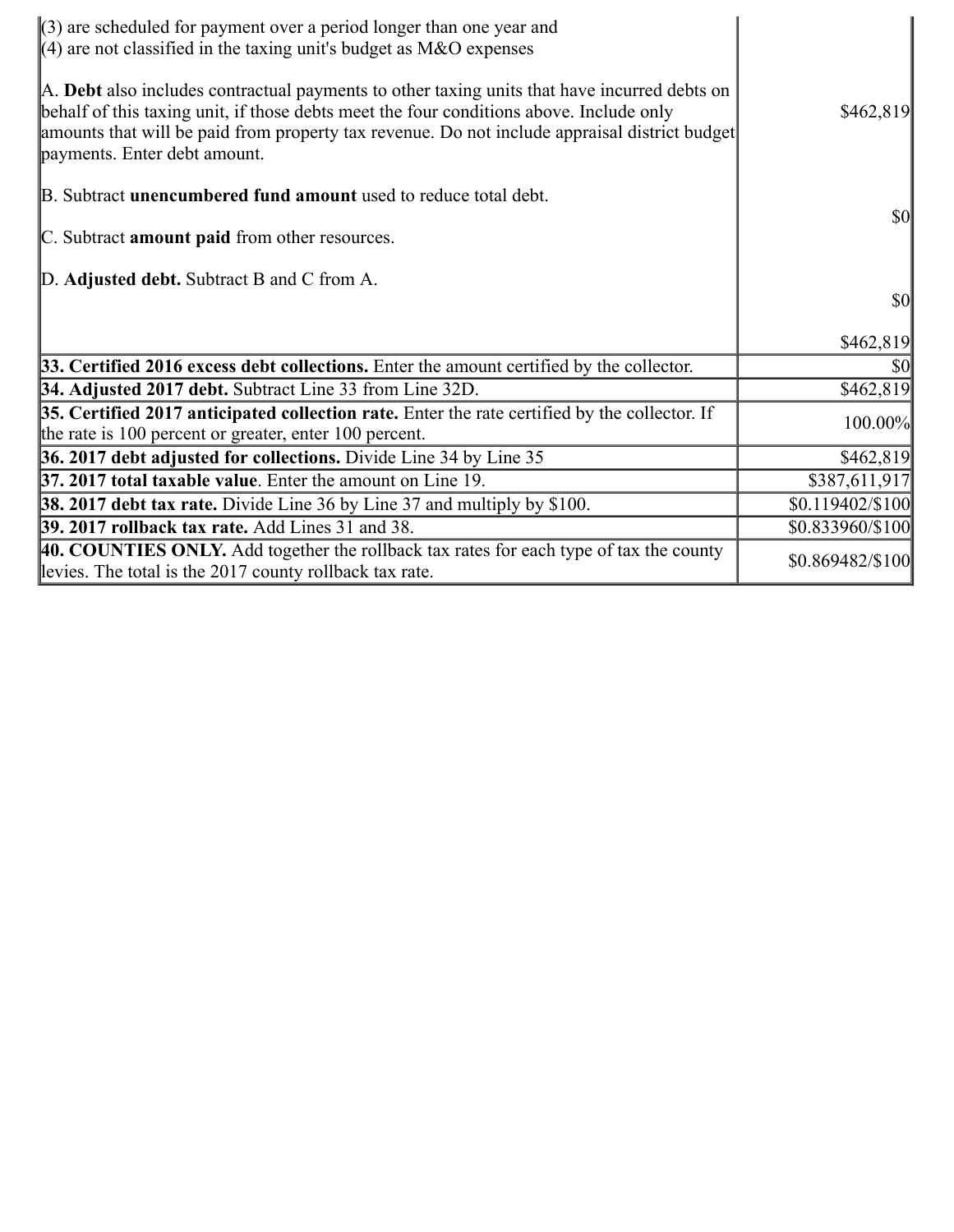# **2017 Tax Rate Calculation Worksheet** Department Date: 07/26/2019 09:00 AM **Taxing Units Other Than School Districts or Water Districts FISHER COUNTY**<br>Taxing Unit Name

Phone *(area code and number)* 

Taxing Unit's Address, City, State, Zip Taxing Unit's Website Address

GENERAL INFORMATION: Tax Code Section 26.04(c) requires an officer or employee designated by the governing body to calculate the effective tax rate and rollback tax rate for the taxing unit. These tax rates are expressed in dollars per \$100 of taxable value calculated. The calculation process starts after the chief appraiser delivers to the taxing unit the certified appraisal roll and the estimated values of properties under protest. School districts do not use this form, but instead use Comptroller Form 50-859 Tax Rate Calculation Worksheet for School Districts. Water districts as defined under Water Code Section 49.001(1) do not use this form, but instead use Comptroller Form 50-858 Water District Rollback Tax Rate Worksheet. This worksheet is provided to assist taxing units in determining tax rates. The information provided in this worksheet is offered as technical assistance and not legal advice. Taxing units should consult legal counsel for interpretations of law regarding tax rate preparation and adoption.

#### **SECTION 1: Effective Tax Rate (No New Taxes) (Special Road & Bridge Fund)**

**\_\_\_\_\_\_\_\_\_\_\_\_\_\_\_\_\_\_\_\_\_\_\_\_\_\_\_\_\_\_\_\_\_\_** \_\_\_\_\_\_\_\_\_\_\_\_\_\_\_\_\_\_\_\_\_\_\_\_\_

The effective tax rate enables the public to evaluate the relationship between taxes for the prior year and for the current year based on a tax rate that would produce the same amount of taxes (no new taxes) if applied to the same properties that are taxed in both years. When appraisal values increase, the effective tax rate should decrease.

**special appraisal in 2017.** Use only properties that qualified in 2017 for the first time; do The effective tax rate for a county is the sum of the effective tax rates calculated for each type of tax the county levies. **Effective Tax Rate Activity Amount/Rate 1. 2016 total taxable value.** Enter the amount of 2016 taxable value on the 2016 tax roll today. Include any adjustments since last year's certification; exclude Tax Code Section 25.25(d) one-third over-appraisal corrections from these adjustments. This total includes the taxable value of homesteads with tax ceilings (will deduct in Line 2) and the captured value for tax increment financing (will deduct taxes in Line 14).<sup>20</sup> \$356,732,584 **2. 2016 tax ceilings.** Counties, cities and junior college districts. Enter 2016 total taxable value of homesteads with tax ceilings. These include the homesteads of homeowners age 65 or older or disabled. Other taxing units enter 0. If your taxing units adopted the tax ceiling provision in 2016 or a prior year for homeowners age 65 or older or disabled, use this step.<sup>2</sup> \$0 **3. Preliminary 2016 adjusted taxable value.** Subtract Line 2 from Line 1. \$356,732,584 **4. 2016 total adopted tax rate.**  $$0.035620/\$100$ **5. 2016 taxable value lost because court appeals of ARB decisions reduced 2016 appraised value.** A. **Original 2016 ARB Values:** B. **2016 values resulting from final court decisions:** C. **2016 value loss.** Subtract B from A.<sup>3</sup> \$0 \$0 \$0 **6. 2016 taxable value, adjusted for court-ordered reductions.** Add Line 3 and Line 5C. **SACCES** 5356,732,584 **7. 2016 taxable value of property in territory the taxing unit deannexed after Jan. 1, 2016.** Enter the 2016 value of property in deannexed territory.  $\begin{bmatrix} 4 & 80 \\ 4 & 80 \end{bmatrix}$  \$0 **8. 2016 taxable value lost because property first qualified for an exemption in 2017.** Note that lowering the amount or percentage of an existing exemption does not create a new exemption or reduce taxable value. If the taxing unit increased an original exemption, use the difference between the original exempted amount and the increased exempted amount. Do not include value lost due to freeport or goods-in-transit exemptions. A. **Absolute exemptions.** Use 2016 market value: B. **Partial exemptions.** 2017 exemption amount or 2017 percentage exemption times 2016 value: C. **Value loss.** Add A and B.<sup>5</sup> \$322,690 \$254,450 \$577,140 **9. 2016 taxable value lost because property first qualified for agricultural appraisal (1 d or 1-d-1), timber appraisal, recreational/scenic appraisal or public access airport**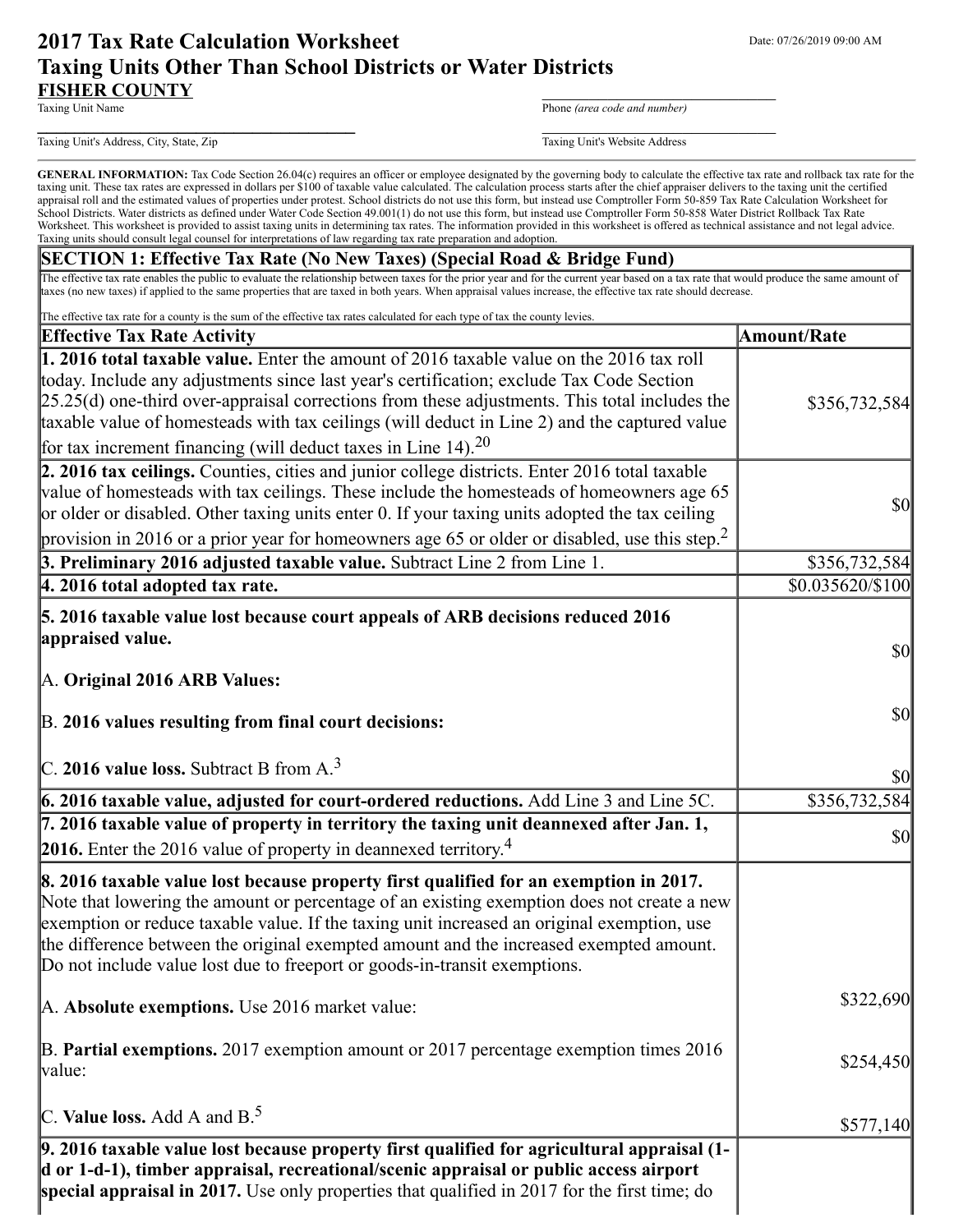| not use properties that qualified in 2016.                                                                                                                                                                                                                                                                                                                                                                                                                                       |               |
|----------------------------------------------------------------------------------------------------------------------------------------------------------------------------------------------------------------------------------------------------------------------------------------------------------------------------------------------------------------------------------------------------------------------------------------------------------------------------------|---------------|
| A. 2016 market value:                                                                                                                                                                                                                                                                                                                                                                                                                                                            | $\frac{1}{2}$ |
| B. 2017 productivity or special appraised value:                                                                                                                                                                                                                                                                                                                                                                                                                                 | \$0           |
| C. Value loss. Subtract B from $A6$                                                                                                                                                                                                                                                                                                                                                                                                                                              | \$0           |
| <b>10. Total adjustments for lost value.</b> Add lines 7, 8C and 9C.                                                                                                                                                                                                                                                                                                                                                                                                             | \$577,140     |
| 11. 2016 adjusted taxable value. Subtract Line 10 from Line 6.                                                                                                                                                                                                                                                                                                                                                                                                                   | \$356,155,444 |
| <b>12. Adjusted 2016 taxes.</b> Multiply Line 4 by Line 11 and divide by \$100.                                                                                                                                                                                                                                                                                                                                                                                                  | \$126,862     |
| 13. Taxes refunded for years preceding tax year 2016. Enter the amount of taxes refunded<br>by the taxing unit for tax years preceding tax year 2016. Types of refunds include court<br>decisions, Tax Code Section 25.25(b) and (c) corrections and Tax Code Section 31.11<br>payment errors. Do not include refunds for tax year 2016. This line applies only to tax years<br>preceding tax year 2016.                                                                         | $\frac{1}{2}$ |
| 14. Taxes in tax increment financing (TIF) for tax year 2016. Enter the amount of taxes<br>paid into the tax increment fund for a reinvestment zone as agreed by the taxing unit. If the                                                                                                                                                                                                                                                                                         | \$0           |
| taxing unit has no 2017 captured appraised value in Line 16D, enter $0.8$                                                                                                                                                                                                                                                                                                                                                                                                        |               |
| 15. Adjusted 2016 taxes with refunds and TIF adjustment. Add Lines 12 and 13, subtract<br>Line $14.9$                                                                                                                                                                                                                                                                                                                                                                            | \$126,862     |
| <b>16. Total 2017 taxable value on the 2017 certified appraisal roll today.</b> This value<br>includes only certified values and includes the total taxable value of homesteads with tax<br>ceilings (will deduct in Line 18). These homesteads include homeowners age 65 or older or<br>disabled. $10$                                                                                                                                                                          |               |
| A. Certified values:                                                                                                                                                                                                                                                                                                                                                                                                                                                             | \$383,531,020 |
| B. Counties: Include railroad rolling stock values certified by the Comptroller's office:                                                                                                                                                                                                                                                                                                                                                                                        | \$4,080,897   |
| C. Pollution control and energy storage system exemption: Deduct the value of property<br>exempted for the current tax year for the first time as pollution control or energy storage<br>system property:                                                                                                                                                                                                                                                                        | $\frac{1}{2}$ |
| $\mathbb{D}$ . Tax increment financing: Deduct the 2017 captured appraised value of property taxable<br>$\vert$ by a taxing unit in a tax increment financing zone for which the 2017 taxes will be deposited<br>into the tax increment fund. Do not include any new property value that will be included in<br>Line 21 below. $11$                                                                                                                                              | $ 10\rangle$  |
| E. Total 2017 value. Add A and B, then subtract C and D.                                                                                                                                                                                                                                                                                                                                                                                                                         | \$387,611,917 |
| $\vert$ 17. Total value of properties under protest or not included on certified appraisal roll. <sup>12</sup>                                                                                                                                                                                                                                                                                                                                                                   |               |
| $\mathbb A$ . 2017 taxable value of properties under protest. The chief appraiser certifies a list of<br>properties still under ARB protest. The list shows the appraisal district's value and the<br>taxpayer's claimed value, if any, or an estimate of the value if the taxpayer wins. For each of<br>the properties under protest, use the lowest of these values. Enter the total value. <sup>13</sup>                                                                      | $\frac{1}{2}$ |
| B. 2017 value of properties not under protest or included on certified appraisal roll.<br>The chief appraiser gives taxing units a list of those taxable properties that the chief<br>appraiser knows about, but are not included in the appraisal roll certification. These<br>properties also are not on the list of properties that are still under protest. On this list of<br>properties, the chief appraiser includes the market value, appraised value and exemptions for | \$0           |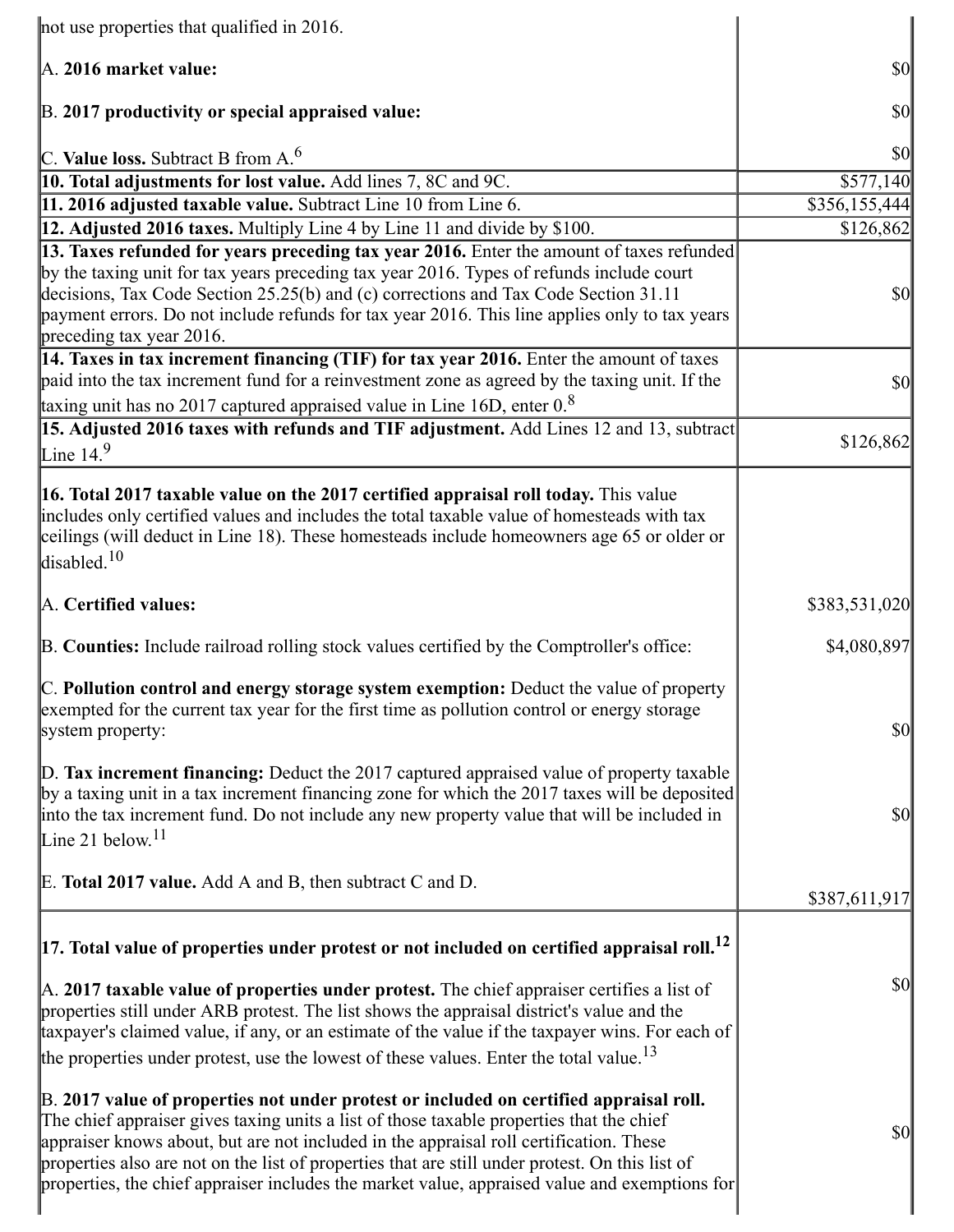| the preceding year and a reasonable estimate of the market value, appraised value and<br>exemptions for the current year. Use the lower market, appraised or taxable value (as<br>appropriate). Enter the total value. $^{14}$                                                                                                                                                                                                                                                                                                                                                                                                               |                                     |
|----------------------------------------------------------------------------------------------------------------------------------------------------------------------------------------------------------------------------------------------------------------------------------------------------------------------------------------------------------------------------------------------------------------------------------------------------------------------------------------------------------------------------------------------------------------------------------------------------------------------------------------------|-------------------------------------|
| C. Total value under protest or not certified. Add A and B.                                                                                                                                                                                                                                                                                                                                                                                                                                                                                                                                                                                  |                                     |
|                                                                                                                                                                                                                                                                                                                                                                                                                                                                                                                                                                                                                                              |                                     |
|                                                                                                                                                                                                                                                                                                                                                                                                                                                                                                                                                                                                                                              | $\vert \mathbf{S} \mathbf{0} \vert$ |
| 18. 2017 tax ceilings. Counties, cities and junior colleges enter 2017 total taxable value of<br>homesteads with tax ceilings. These include the homesteads of homeowners age 65 or older<br>or disabled. Other taxing units enter 0. If your taxing units adopted the tax ceiling provision<br>$\parallel$ in 2016 or a prior year for homeowners age 65 or older or disabled, use this step. <sup>15</sup>                                                                                                                                                                                                                                 | <b>\$0</b>                          |
| 19. 2017 total taxable value. Add Lines 16E and 17C. Subtract Line 18.                                                                                                                                                                                                                                                                                                                                                                                                                                                                                                                                                                       | \$387,611,917                       |
| 20. Total 2017 taxable value of properties in territory annexed after Jan. 1, 2016.<br>Include both real and personal property. Enter the 2017 value of property in territory<br>$\lvert$ annexed. <sup>16</sup>                                                                                                                                                                                                                                                                                                                                                                                                                             | <b>\$0</b>                          |
| 21. Total 2017 taxable value of new improvements and new personal property located<br>in new improvements. New means the item was not on the appraisal roll in 2016. An<br>improvement is a building, structure, fixture or fence erected on or affixed to land. New<br>additions to existing improvements may be included if the appraised value can be<br>determined. New personal property in a new improvement must have been brought into the<br>taxing unit after Jan. 1, 2016, and be located in a new improvement. New improvements do<br>include property on which a tax abatement agreement has expired for $2017$ . <sup>17</sup> | \$1,915,500                         |
| 22. Total adjustments to the 2017 taxable value. Add Lines $20$ and $21$ .                                                                                                                                                                                                                                                                                                                                                                                                                                                                                                                                                                   | \$1,915,500                         |
| 23. 2017 adjusted taxable value. Subtract Line 22 from Line 19.                                                                                                                                                                                                                                                                                                                                                                                                                                                                                                                                                                              | \$385,696,417                       |
| <b>24. 2017 effective tax rate.</b> Divide Line 15 by Line 23 and multiply by $$100.18$                                                                                                                                                                                                                                                                                                                                                                                                                                                                                                                                                      | \$0.032891/\$100                    |
| <b>25. COUNTIES ONLY.</b> Add together the effective tax rates for each type of tax the county<br>levies. The total is the 2017 county effective tax rate. <sup>19</sup>                                                                                                                                                                                                                                                                                                                                                                                                                                                                     | \$0.856072/\$100                    |

| <sup>1</sup> Tex. Tax Code Section $26.012(14)$ | $^{9}$ Tex. Tax Code Section 26.012(13)              |
|-------------------------------------------------|------------------------------------------------------|
| <sup>2</sup> Tex. Tax Code Section $26.012(14)$ | $10$ Tex. Tax Code Section 26.012                    |
| $3$ Tex. Tax Code Section 26.012(13)            | <sup>11</sup> Tex. Tax Code Section $26.03(c)$       |
| $4$ Tex. Tax Code Section 26.012(15)            | <sup>12</sup> Tex. Tax Code Section 26.01(c) and (d) |
| $5$ Tex. Tax Code Section 26.012(15)            | <sup>13</sup> Tex. Tax Code Section $26.01(c)$       |
| ${}^{6}$ Tex. Tax Code Section 26.012(15)       | <sup>14</sup> Tex. Tax Code Section $26.01(d)$       |
| $7$ Tex. Tax Code Section 26.012(13)            | <sup>15</sup> Tex. Tax Code Section $26.012(6)$      |
| ${}^{8}$ Tex. Tax Code Section 26.03(c)         | <sup>16</sup> Tex. Tax Code Section $26.012(17)$     |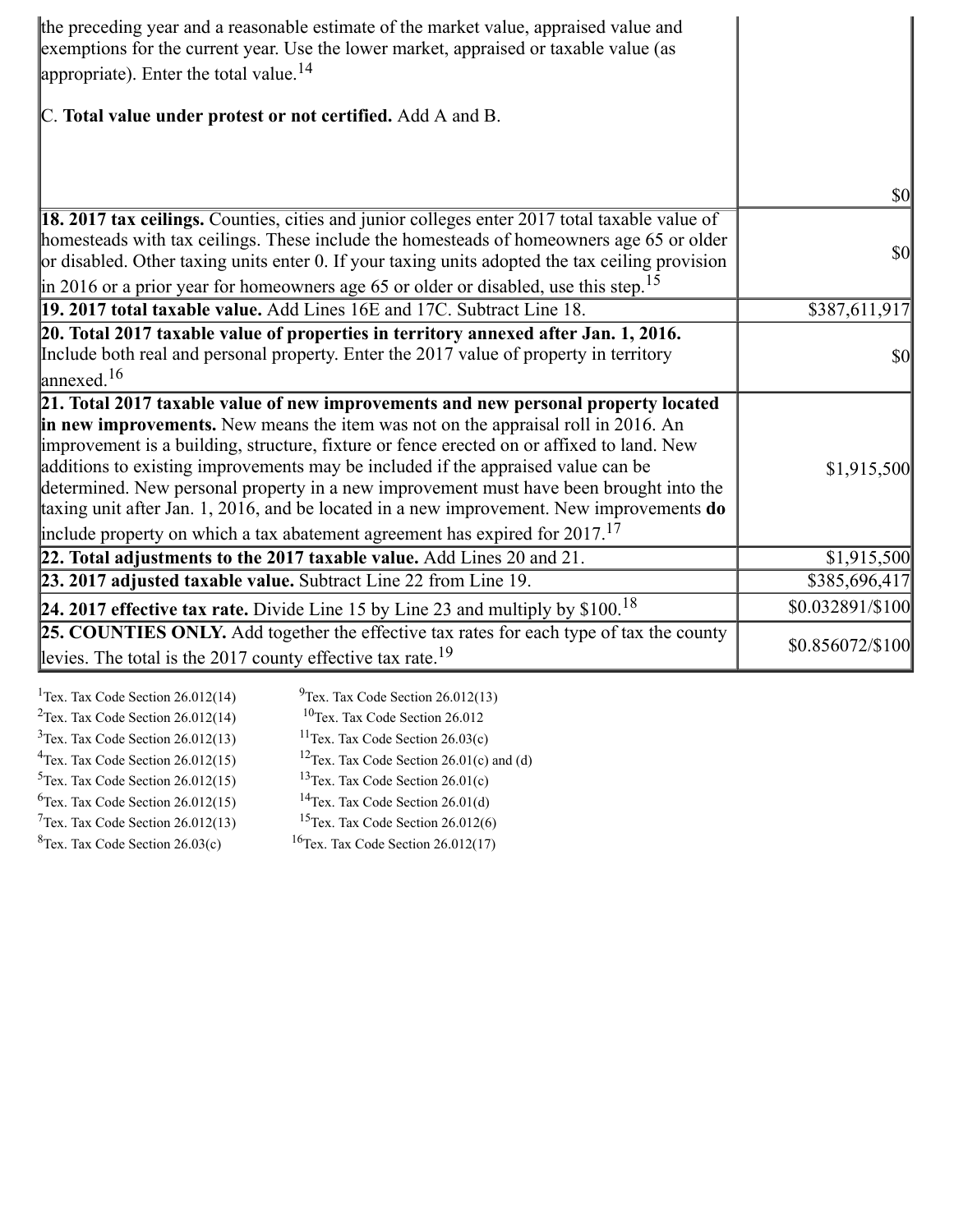# **SECTION 2: Rollback Tax Rate (Special Road & Bridge Fund)**

The rollback tax rate is split into two separate rates:

- 1. **Maintenance and Operations (M&O):** The M&O portion is the tax rate that is needed to raise the same amount of taxes that the taxing unit levied in the prior year plus eight percent. This rate accounts for such things as salaries, utilities and day-to-day operations.
- 2. **Debt:** The debt tax rate includes the debt service necessary to pay the taxing unit's debt payments in the coming year. This rate accounts for principal and interest on bonds and other debt secured by property tax revenue.

The rollback tax rate for a county is the sum of the rollback tax rates calculated for each type of tax the county levies. In most cases the rollback tax rate exceeds the effective tax rate, but occasionally decreases in a taxing unit's debt service will cause the effective tax rate to be higher than the rollback tax rate.

| istonary decreases in a taxing unit's dect service win cause the cricerive tax rate to be inglier than the romadk tax rate<br><b>Rollback Tax Rate Activity</b>                                                                                                                                                                                                                                                                                                                                                                                                                                                                                                         | <b>Amount/Rate</b>                  |
|-------------------------------------------------------------------------------------------------------------------------------------------------------------------------------------------------------------------------------------------------------------------------------------------------------------------------------------------------------------------------------------------------------------------------------------------------------------------------------------------------------------------------------------------------------------------------------------------------------------------------------------------------------------------------|-------------------------------------|
| 26. 2016 maintenance and operations (M&O) tax rate.                                                                                                                                                                                                                                                                                                                                                                                                                                                                                                                                                                                                                     | \$0.035620/\$100                    |
| $27.2016$ adjusted taxable value. Enter the amount from Line 11.                                                                                                                                                                                                                                                                                                                                                                                                                                                                                                                                                                                                        | \$356,155,444                       |
| 28. 2016 M&O taxes.                                                                                                                                                                                                                                                                                                                                                                                                                                                                                                                                                                                                                                                     |                                     |
| $\vert$ A. Multiply Line 26 by Line 27 and divide by \$100.                                                                                                                                                                                                                                                                                                                                                                                                                                                                                                                                                                                                             | \$126,862                           |
| B. Cities, counties and hospital districts with additional sales tax: Amount of additional<br>sales tax collected and spent on M&O expenses in 2016. Enter amount from full year's sales<br>tax revenue spent for M&O in 2016 fiscal year, if any. Other taxing units enter 0. Counties<br>exclude any amount that was spent for economic development grants from the amount of<br>sales tax spent.                                                                                                                                                                                                                                                                     | <b>\$0</b>                          |
| C. Counties: Enter the amount for the state criminal justice mandate. If second or later year,<br>the amount is for increased cost above last year's amount. Other taxing units enter 0.                                                                                                                                                                                                                                                                                                                                                                                                                                                                                | $\vert \$\text{0}\vert$             |
| D. Transferring function: If discontinuing all of a department, function or activity and<br>transferring it to another taxing unit by written contract, enter the amount spent by the taxing<br>unit discontinuing the function in the 12 months preceding the month of this calculation. If<br>the taxing unit did not operate this function for this 12-month period, use the amount spent<br>in the last full fiscal year in which the taxing unit operated the function. The taxing unit<br>discontinuing the function will subtract this amount in H below. The taxing unit receiving<br>the function will add this amount in H below. Other taxing units enter 0. | $\frac{1}{2}$                       |
| E. Taxes refunded for years preceding tax year 2016: Enter the amount of M&O taxes<br>refunded in the preceding year for taxes before that year. Types of refunds include court<br>decisions, Tax Code Section 25.25(b) and (c) corrections and Tax Code Section 31.11<br>payment errors. Do not include refunds for tax year 2016. This line applies only to tax years<br>preceding tax year 2016.                                                                                                                                                                                                                                                                     | $ 10\rangle$                        |
| <b>F. Enhanced indigent health care expenditures:</b> Enter the increased amount for the current<br>year's enhanced indigent health care expenditures above the preceding tax year's enhanced<br>indigent health care expenditures, less any state assistance.                                                                                                                                                                                                                                                                                                                                                                                                          | $\vert \mathbf{S} \mathbf{0} \vert$ |
| G. Taxes in TIF: Enter the amount of taxes paid into the tax increment fund for a<br>reinvestment zone as agreed by the taxing unit. If the taxing unit has no 2017 captured<br>appraised value in Line 16D, enter 0.                                                                                                                                                                                                                                                                                                                                                                                                                                                   | \$0                                 |
| $[H.$ Adjusted M&O Taxes. Add A, B, C, E and F. For taxing unit with D, subtract if<br>discontinuing function and add if receiving function. Subtract G.                                                                                                                                                                                                                                                                                                                                                                                                                                                                                                                | \$126,862                           |
| 29. 2017 adjusted taxable value. Enter Line 23 from the Effective Tax Rate Worksheet.                                                                                                                                                                                                                                                                                                                                                                                                                                                                                                                                                                                   | \$385,696,417                       |
| 30. 2017 effective maintenance and operations rate. Divide Line 28H by Line 29 and<br>multiply by $$100$ .                                                                                                                                                                                                                                                                                                                                                                                                                                                                                                                                                              | \$0.032891/\$100                    |
| 31. 2017 rollback maintenance and operation rate. Multiply Line 30 by 1.08.                                                                                                                                                                                                                                                                                                                                                                                                                                                                                                                                                                                             | $$0.035522 \times 100$              |
| 32. Total 2017 debt to be paid with property taxes and additional sales tax revenue.<br>Debt means the interest and principal that will be paid on debts that:<br>$(1)$ are paid by property taxes,<br>$(2)$ are secured by property taxes,                                                                                                                                                                                                                                                                                                                                                                                                                             |                                     |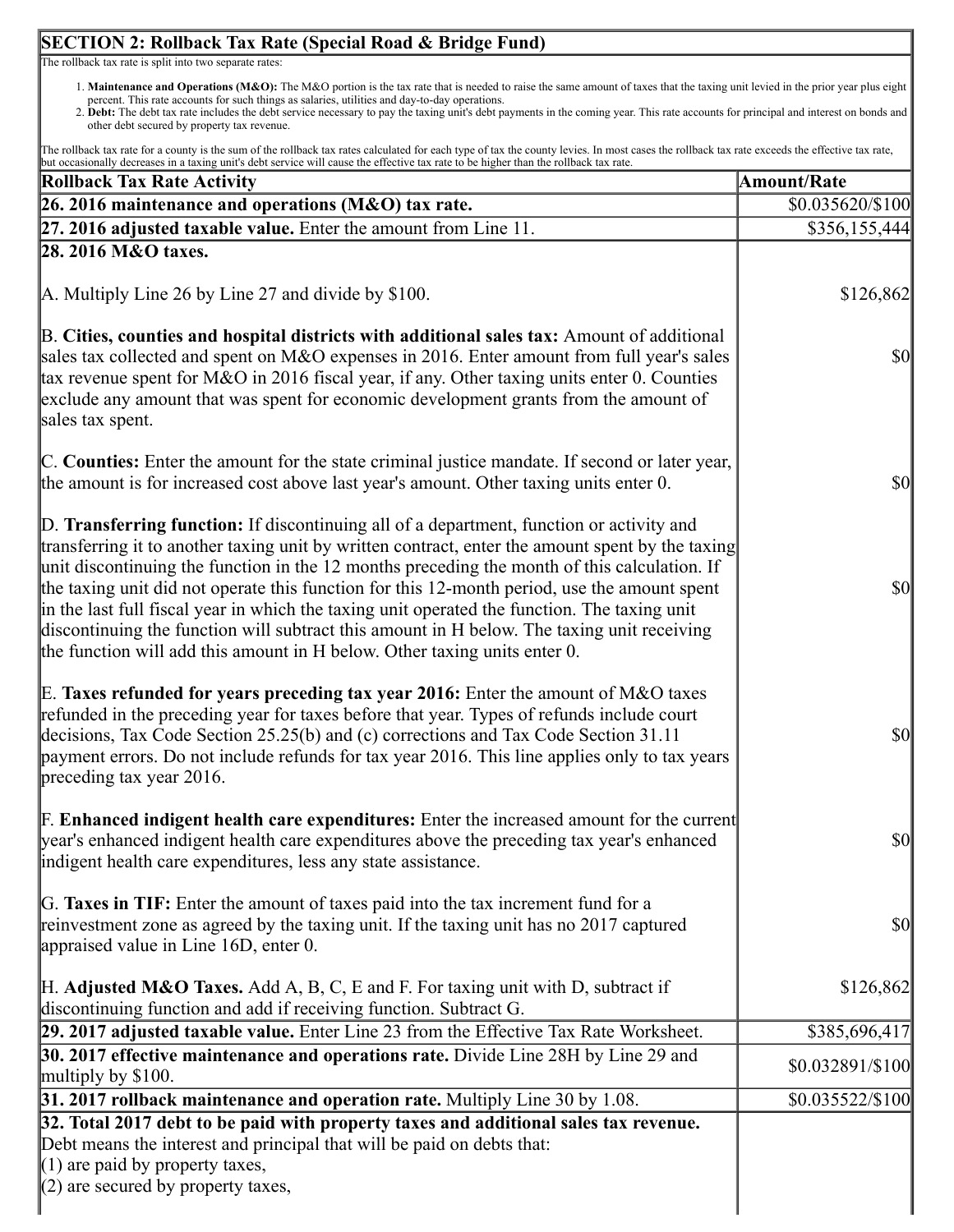| $\langle 3 \rangle$ are scheduled for payment over a period longer than one year and<br>$(4)$ are not classified in the taxing unit's budget as M&O expenses                                                                                                                                                             |                                     |
|--------------------------------------------------------------------------------------------------------------------------------------------------------------------------------------------------------------------------------------------------------------------------------------------------------------------------|-------------------------------------|
| A. Debt also includes contractual payments to other taxing units that have incurred debts on<br>behalf of this taxing unit, if those debts meet the four conditions above. Include only<br>amounts that will be paid from property tax revenue. Do not include appraisal district budget<br>payments. Enter debt amount. | $\vert \mathbf{S} \mathbf{O} \vert$ |
| B. Subtract <b>unencumbered fund amount</b> used to reduce total debt.                                                                                                                                                                                                                                                   | <b>\$0</b>                          |
| C. Subtract amount paid from other resources.                                                                                                                                                                                                                                                                            |                                     |
| D. Adjusted debt. Subtract B and C from A.                                                                                                                                                                                                                                                                               | <b>\$0</b>                          |
|                                                                                                                                                                                                                                                                                                                          | $\vert \mathbf{S} \mathbf{0} \vert$ |
| 33. Certified 2016 excess debt collections. Enter the amount certified by the collector.                                                                                                                                                                                                                                 | $\vert \mathbf{S} \mathbf{0} \vert$ |
| 34. Adjusted 2017 debt. Subtract Line 33 from Line 32D.                                                                                                                                                                                                                                                                  | $\vert \mathbf{S} \mathbf{0} \vert$ |
| 35. Certified 2017 anticipated collection rate. Enter the rate certified by the collector. If<br>the rate is 100 percent or greater, enter 100 percent.                                                                                                                                                                  | 0%                                  |
| 36. 2017 debt adjusted for collections. Divide Line 34 by Line 35                                                                                                                                                                                                                                                        | $\vert \$\text{0}\vert$             |
| <b>37. 2017 total taxable value.</b> Enter the amount on Line 19.                                                                                                                                                                                                                                                        | \$387,611,917                       |
| <b>38. 2017 debt tax rate.</b> Divide Line 36 by Line 37 and multiply by \$100.                                                                                                                                                                                                                                          | \$0/\$100                           |
| <b>39. 2017 rollback tax rate.</b> Add Lines 31 and 38.                                                                                                                                                                                                                                                                  | \$0.035522/\$100                    |
| 40. COUNTIES ONLY. Add together the rollback tax rates for each type of tax the county<br>levies. The total is the 2017 county rollback tax rate.                                                                                                                                                                        | \$0.869482/\$100                    |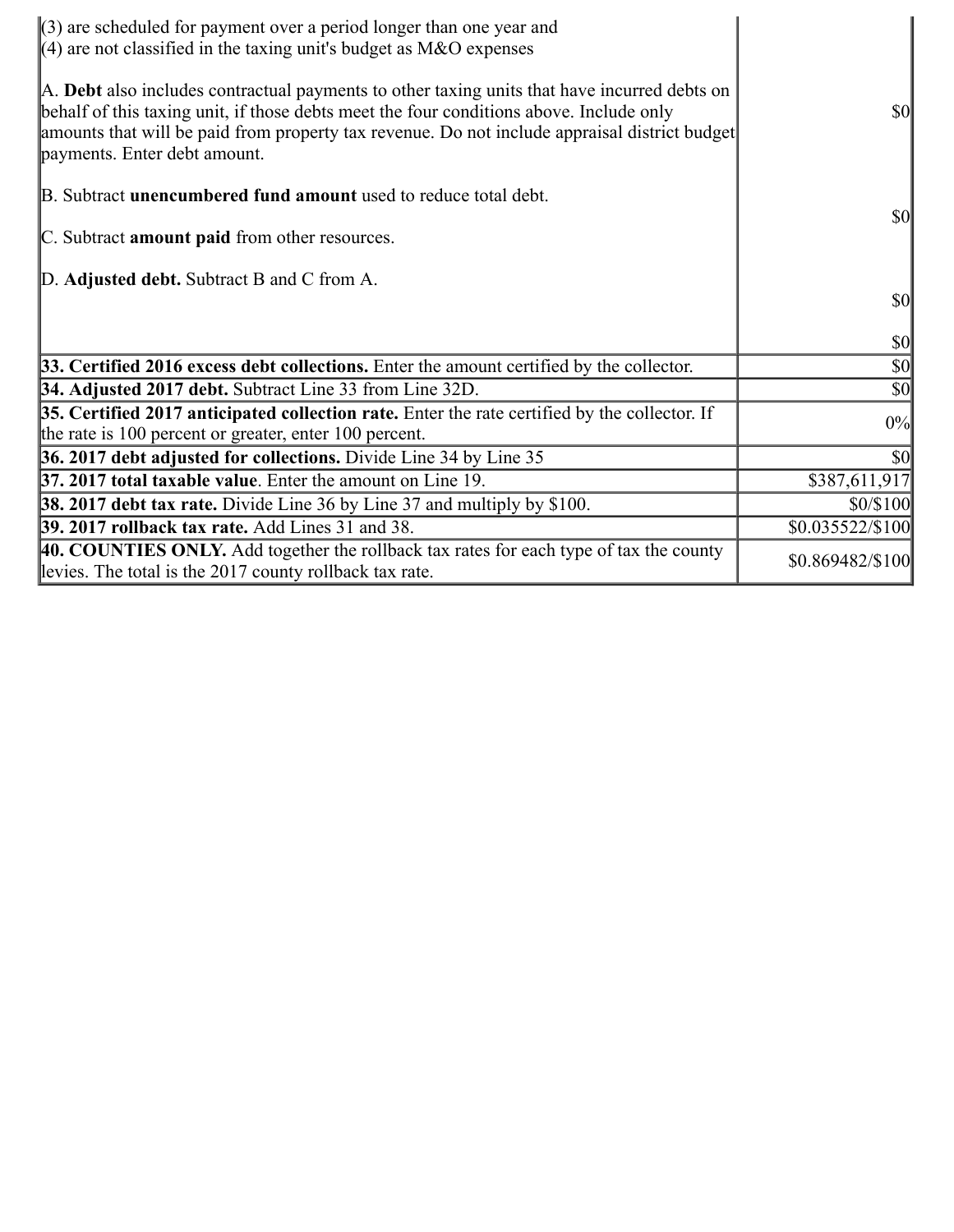| <b>SECTION 3: Additional Sales Tax to Reduce Property Taxes</b>                                                                                                                                                                                                                                                                            |                  |
|--------------------------------------------------------------------------------------------------------------------------------------------------------------------------------------------------------------------------------------------------------------------------------------------------------------------------------------------|------------------|
| Cities, counties and hospital districts may levy a sales tax specifically to reduce property taxes. Local voters by election must approve imposing or abolishing the additional sales tax. If<br>approved, the taxing unit must reduce its effective and rollback tax rates to offset the expected sales tax revenue.                      |                  |
| This section should only be completed by a county, city or hospital district that is required to adjust its effective tax rate and/or rollback tax rate because it adopted the additional sales<br>ltax.                                                                                                                                   |                  |
| <b>Activity</b>                                                                                                                                                                                                                                                                                                                            | Amount/Rate      |
| <b>41. Taxable Sales.</b> For taxing units that adopted the sales tax in November 2016 or May                                                                                                                                                                                                                                              |                  |
| [2017, enter the Comptroller's estimate of taxable sales for the previous four quarters. <sup>20</sup><br>Taxing units that adopted the sales tax before November 2016, skip this line.                                                                                                                                                    | <b>\$0</b>       |
| $ 42$ . Estimated sales tax revenue. Counties exclude any amount that is or will be spent for                                                                                                                                                                                                                                              |                  |
| economic development grants from the amount of estimated sales tax revenue. <sup>21</sup> Taxing<br>units that adopted the sales tax in November 2016 or in May 2017.<br>Multiply the amount on Line 41 by the sales tax rate $(.01, .005)$ or $.0025$ , as applicable) and<br>multiply the result by .95. <sup>22</sup><br>$-$ - $\sigma$ | <b>\$0</b>       |
| Taxing units that adopted the sales tax before November 2016.                                                                                                                                                                                                                                                                              |                  |
| Enter the sales tax revenue for the previous four quarters. Do not multiply by .95.                                                                                                                                                                                                                                                        |                  |
| 43. 2017 total taxable value. Enter the amount from Line 37 of the Rollback Tax Rate<br>Worksheet.                                                                                                                                                                                                                                         | \$387,611,917    |
| 44. Sales tax adjustment rate. Divide Line 42 by Line 43 and multiply by \$100.                                                                                                                                                                                                                                                            | \$0/\$100        |
| <b>45. 2017 effective tax rate, unadjusted for sales tax.</b> <sup>23</sup> Enter the rate from Line 24 or 25,<br>as applicable, on the Effective Tax Rate Worksheet.                                                                                                                                                                      | \$0.856072/\$100 |
| 46. 2017 effective tax rate, adjusted for sales tax. Taxing units that adopted the sales tax in<br>November 2016 or in May 2017. Subtract Line 44 from Line 45. Skip to Line 47 if you<br>adopted the additional sales tax before November 2016.                                                                                           | \$0.856072/\$100 |
| 47. 2017 rollback tax rate, unadjusted for sales tax. <sup>24</sup> Enter the rate from Line 39 or 40,<br>as applicable, of the Rollback Tax Rate Worksheet.                                                                                                                                                                               | \$0.869482/\$100 |
| $\vert$ 48. 2017 rollback tax rate, adjusted for sales tax. Subtract Line 44 from Line 47.                                                                                                                                                                                                                                                 | \$0.869482/\$100 |

<sup>17</sup>Tex. Tax Code Section  $26.012(17)$ 

 $18$ Tex. Tax Code Section 26.04(c)

<sup>19</sup>Tex. Tax Code Section  $26.04(d)$ 

 $20$ Tex. Tax Code Section 26.041(d)

<sup>21</sup>Tex. Tax Code Section  $26.041(i)$ 

- <sup>22</sup>Tex. Tax Code Section  $26.041(d)$
- <sup>23</sup>Tex. Tax Code Section  $26.04(c)$

<sup>24</sup>Tex. Tax Code Section  $26.04(c)$